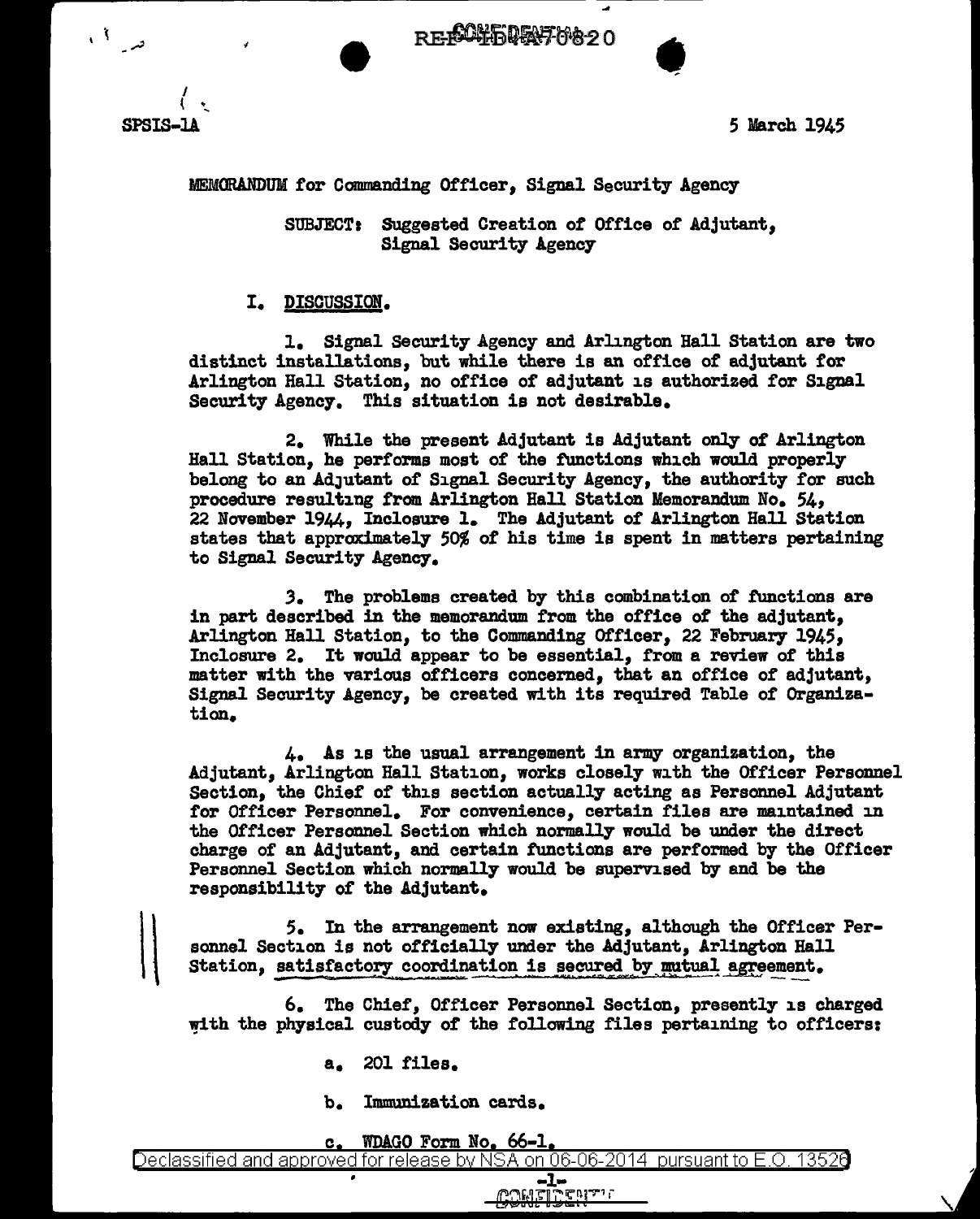• SPSIS-lA ( *5* March 1945)

7. The Officer Personnel Section in addition to its other functions as listed in Signal Security Agency "Standard Operating Procedure - Organization" performs the following, normally exercised by or supervised directly by the office of adjutant.

REF<sup>ONFIDENTIAL</sup> 820

a. Preparation, authentication and distribution of all Signal Security Agency office orders relating to assignment and designation of Signal Security Agency officers.

b. Preparation and distribution of Arlington Hall Station special orders relating to leave, travel, detached service, etc. (Authenticated by Adjutant, Arlington Hall Station.)

c. Preparation of daily' morning report. (Officers• WDAGO Form No. 1.)

d. Execution of matters dealing with other miscellaneous items concerning officers, such as war bonds, pay, mileage, per diem allowance, etc.

e. Maintenance of Officers' Sick Book for officers assigned to Signal Security Agency or Officers Signal Corps Replacement Pool.

8. While normally a section such as Officer Personnel will function under the direct control of the Adjutant, it presently appears more satisfactory to retain Officer Personnel Section as a section of Personnel and Training Division. This permits all outside contacts for both military and civilian personnel to be the sole responsibility of Chief, Personnel and Training Division. At the same time the relationship between the Adjutant's office and Officer Personnel Section can be coordinated without this section being placed definitely under the office of adjutant.

9. The duties of the Adjutants of Arlington Hall Station, Signal Security Agency, and Second Signal Service Battalion would be as follows:

- a. Adjutant of Arlington Hall Station.
	- (1) Assists the Commanding Officer and the Administrative Officer as directed.
	- (2) Signs routine correspondence pertaining to Arlington Hall Station in the name of the Commanding Officer.
	- (3) Authenticates and distributes official publications of Arlington Hall Station, consisting of: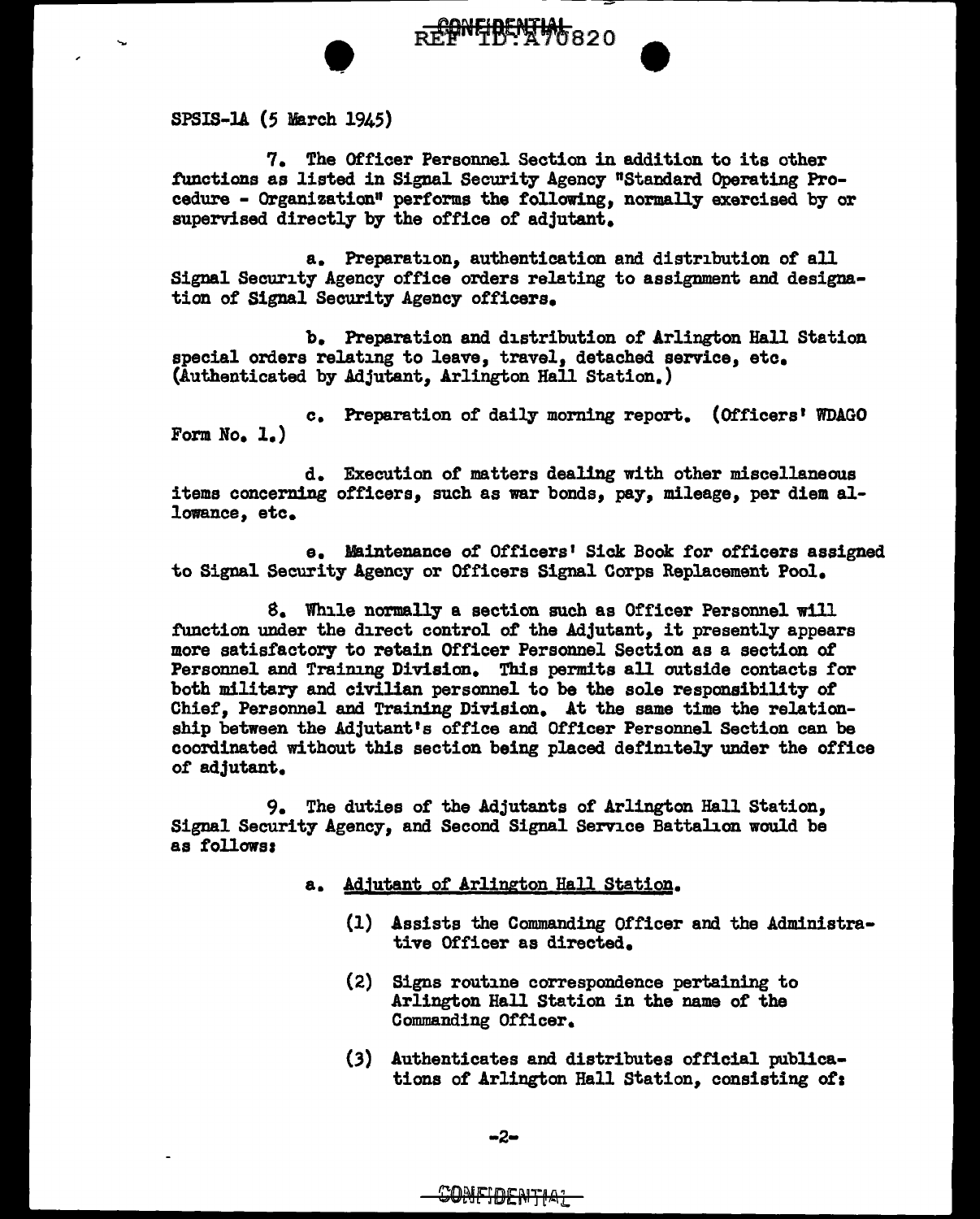RE<del>AM ID "A7</del>

SPSIS-1A (5 March 1945)

J.

- (a) General Orders.
- (b) Special Orders.
- (c) Headquarters Bulletins.
- (d) Special Courts Martial Orders.
- (e) Post Regulations.
- (4) Operates Arlington Hall Station mail room,

r w<sup>.4</sup>, 2<sup>(5)</sup>

Operates reproduction facilities for Arlington |<br>Hall Station and Signal Security Agency overhead | requirements.

•

- (6) Maintains Arlington Hall Station general correspondence files.
- (7) Maintains official station-files of Army Regulations and War Department Circulars
- (8) Maintains Post Diary.

## b. Adjutant of Signal Security Agency

- (1) Assists the Commanding Officer and the Assistant Commandant as directed.
- (2) Signs routine correspondence for the Signal Security Agency in the name of the Commanding Officer.
- administrating the policy of<br>Is responsible for administrating the policy of<br>the Commanding Officer concerning official publi- $(3)$ cations of the Signal Security Agency and of lower echelons.
- (4) Authenticates and distributes official publications and orders of the Signal Security Agency consisting of:
	- (a) Office orders.
	- (b) Numbered memoranda.
	- (c) Unnumbered memoranda.

I

(d) Letter orders.



<del>JÛNI DERTIAL</del>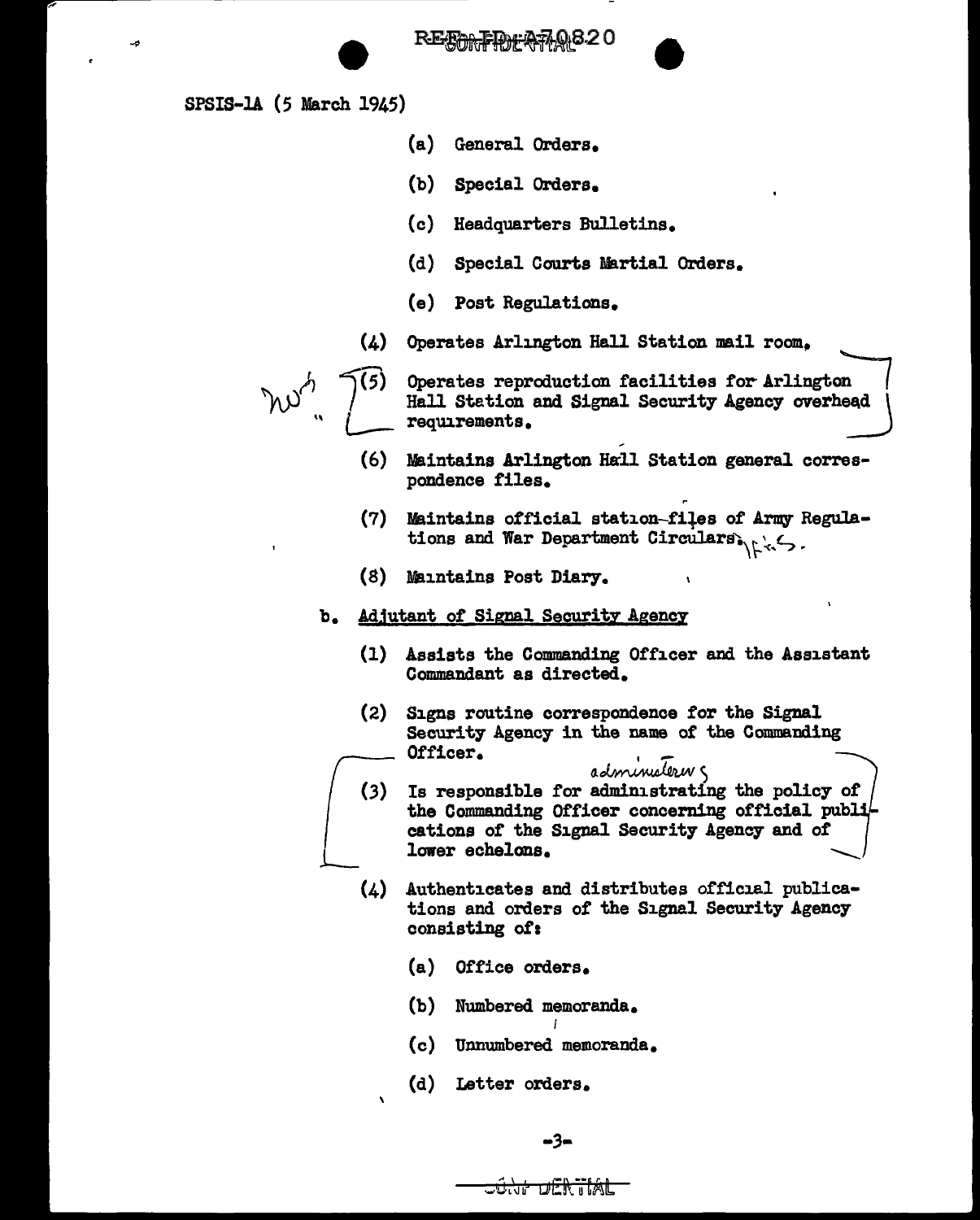



- (5) Coordinates policies and directives or the Commanding Officer with lower echelons.
- c. Adjutant of Second Signal Service Battalion.
	- (1) Assists the Commanding Officer and the Commanding Officer of Troops as directed.
	- (2) Performs those functions normally ascribed to a Battalion Adjutant, including the authentication, reproduction, and distribution of orders and the maintenance of Battalion Headquarters files and records.
	- (3) Maintains the Battalion Diary and History.
	- (4) Maintains and administers records of domestic and overseas stations.

10. The proposed Tables or Organization for Arlington Hall Station, Signal Security Agency and Second Signal Service Battalion are as follows:

- a. Arlington Hall Station
	- 1 Captain Adjutant
	- 1 Civilian Clerk-Stenographer
- b. Signal Security Agency
	- 1 MaJor Adjutant
	- 1 Civilian Clerk-Stenographer
- c. Second Signal Service Battalion

As at present.

II. ACTION RECOMMENDED.

1. That the office of adjutant, Signal Security Agency, be created, as shown on Inclosure 3.

2. That the Table of Organization for this office be furnished Personnel and Training Division for necessary action.

*3.* That the Adjutant, Signal Security Agency, in addition to his other duties, be charged with the responsibility of taking the re-

CONFIDENTIAL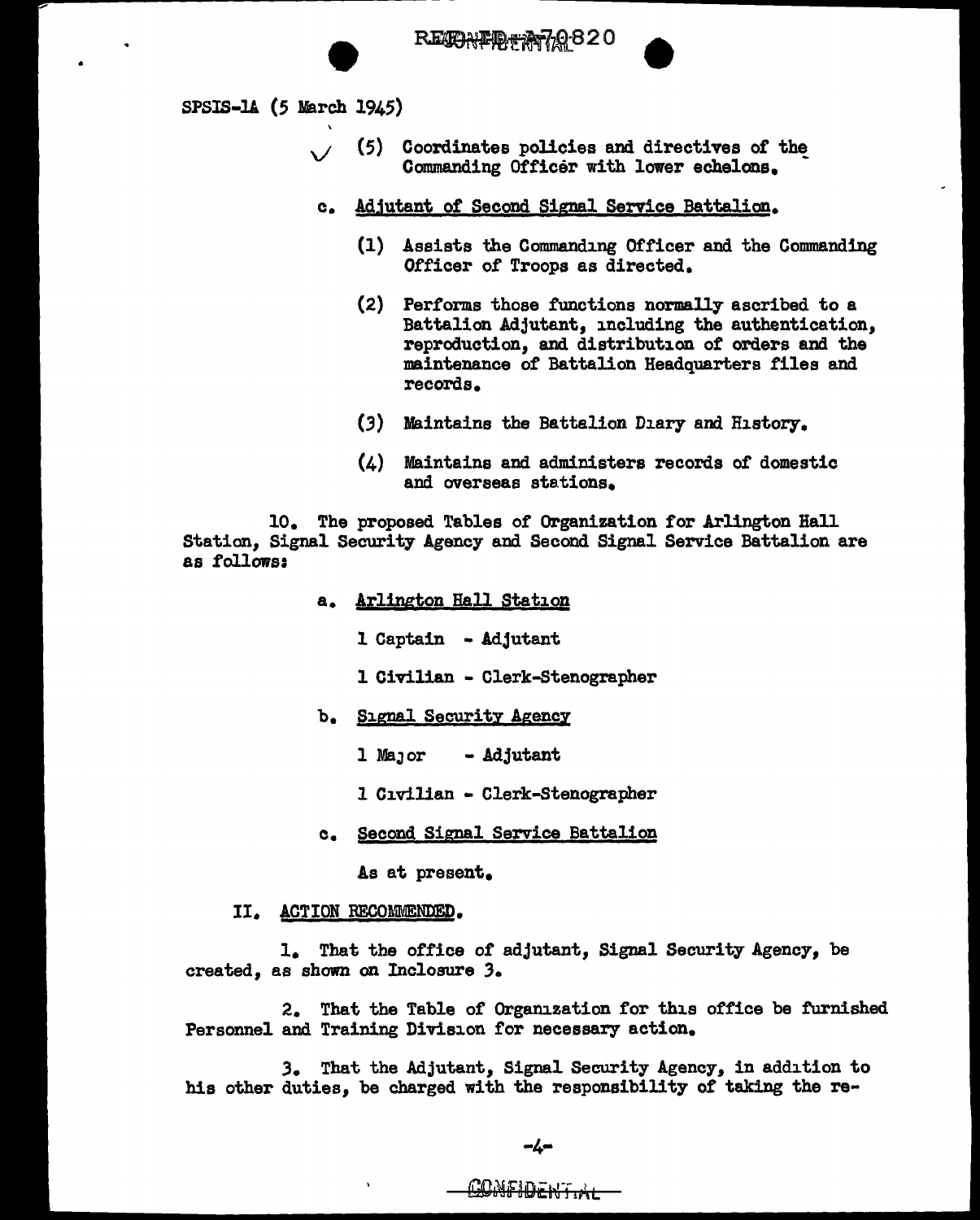ersis-14 (5 March 1945)

quired steps so that all procedure is in accordance with War Department regulations, and the directive of the Commanding Officer, Signal Security Agency.

4. That the Officer Personnel Section continue as a section of Personnel and Training Division, but performing such functions and retaining custody of such files as are required by Adjutant, Signal Security Agency.

*5.* That the type of official publications, headquarters authority, and responsibility be divided between the Adjutant, Arlington Hall Station, Adjutant, Second Signal Service Battalion, and AdJutant, Signal Security Agency, as shown in Inclosure 2.

Earle F. Cook<br>Earle F. Cook<br>Colonel, Signal Corps

.3 Incls.

- Incl 1. AHS Memo No. 54
- Incl 2. Memo to Conunanding Officer, 22/2/45
- Incl 3. Proposed Chart of Organization Office of Adjutant

Concurrences.

J. E. Slack

Lt. Colonel. Signal Corps. Adn1nistrat1ve Officer.

S. Slack

Lt. Chlonel, Signal Corps, Commanding Officer of Troops

-5-